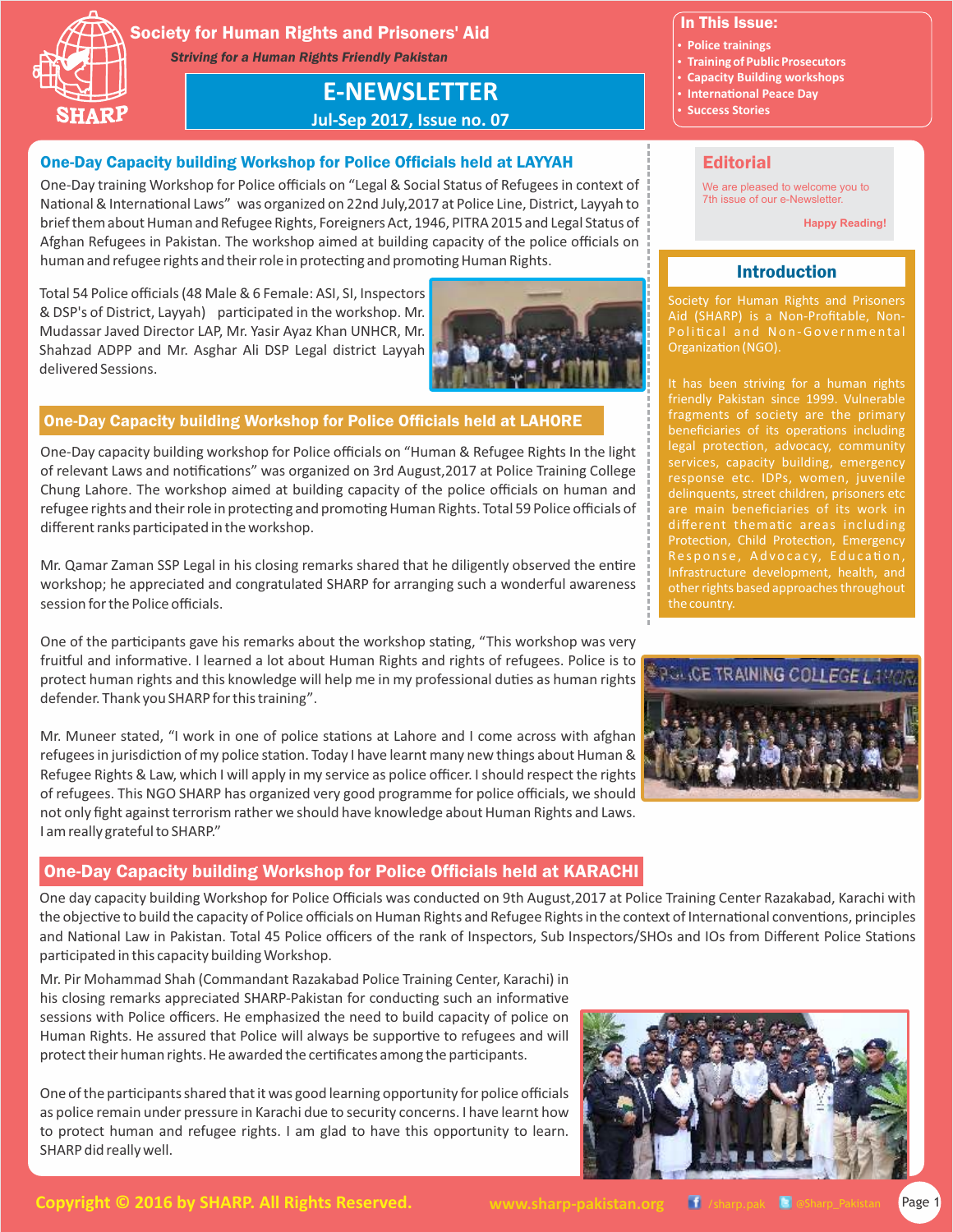# One Day Capacity building Training on SGBV by UNHCR

socio counselors, Lawyer, Teachers, Shelter counselors, Registration officer from INGO, and NGOs. One Day Capacity building Training on SGBV was held on 1st August, 2017 at UNHCR Office Islamabad. The objectives of the training were to build capacity of partner's staff on SGBV concepts, consequences of SGBV and response. There were 12 parcipants in the training including Psycho

# Celebrations of International Day of Peace 2017

Each year the International Day of Peace is observed around the globe on 21 September. The theme for 2017 is "**Together for Peace: Respect, Safety and Dignity for All**."

#### Youth Peace dialogue at Islamabad

Society for Human Rights and Prisoners Aid (SHARP-Pakistan) organized a Youth Dialogue as a part of International Day of Peace activities, at SHARP office, Islamabad on 26th of September 2017. In the dialogue, Pakistani, Afghan and Somalian students from various institutions including International Islamic University, National University of Modern Languages and Shaheed Wali School. The panel of experts included representation from UNHCR, ICMC and NUML.

The oath taking ceremony held where 16 students signed the Oath form of SHARP-Pakistan and showed their willingness to become Youth peace ambassadors for SHARP and work for peace in their communities. These ambassadors shall serve for a period of one year and perform different activities in their respective communities.

# Peace Walk at Karachi

SHARP Karachi office organized a peace walk with youth, CSO and Media. The walk started at 11am and lasted about 2pm. The starting point was the main Gate of Governor House Sindh and ended at Karachi Press Club. Students of Bright Future School, their staff and SHARP Staff warmly participated in the walk. The participants were carrying Banners and play cards in support of promoting peace and education while chanted slogans in favour of peace and condemning terrorism.

# Youth Peace Dialogue at Lahore

SHARP Lahore Office organized Youth Peace dialogue at Shadi Pura Lahore. Young people from Refugee community and local parcipated in the event. Local leaders of Union Council 138 were engaged to share their opinion on promotion of peace and role of youth in the community.

The purpose of organizing such event was the direct interaction among Afghan Nationals and the locals and to give freedom of speech, respect and dignity. Youth actively participated in the dialogue and showed commitment to promote peace , harmony, respect and dignity in the community. The community elders supported their ideas. Youth Peace Ambassadors were selected at the end of dialogue.

# Grand SHURA Meeting facilitated by SHARP Karachi (19-Sep, 2017)

Upon the request of UNHCR Karachi, a grand SHURA meeting was arranged by the SHARP Karachi at Camp-e-Jadeed where Representatives from UNHCR Karachi, MORR Afghanistan, Officials from Afghan Consulate Karachi and SHARP Colleagues were present while numbers of Afghan elders from different localities of Karachi participated and discussed the issues related to new registration of unregistered Afghans in Karachi and a policy of Pakistan and Afghanistan regarding repatriation of Afghans to their country of origin.

# ECHO Funded Project Briefing and Progress Sharing

ECHO Funded Project Briefing & Progress Sharing held on Monday 18th September,2017 at SHARP Office Islamabad. Syed Liagat Banori welcomed the participants in the meeting. Ms. Memona gave presentation about the progress in ECHO funded project.

Syed Liaqat Banori, Chairman SHARP-Pakistan appreciated the project teams for achieving the targets. He presented vote of thanks to ECHO team for supporting SHARP, which proved to be a blessing for refugees in KPK.













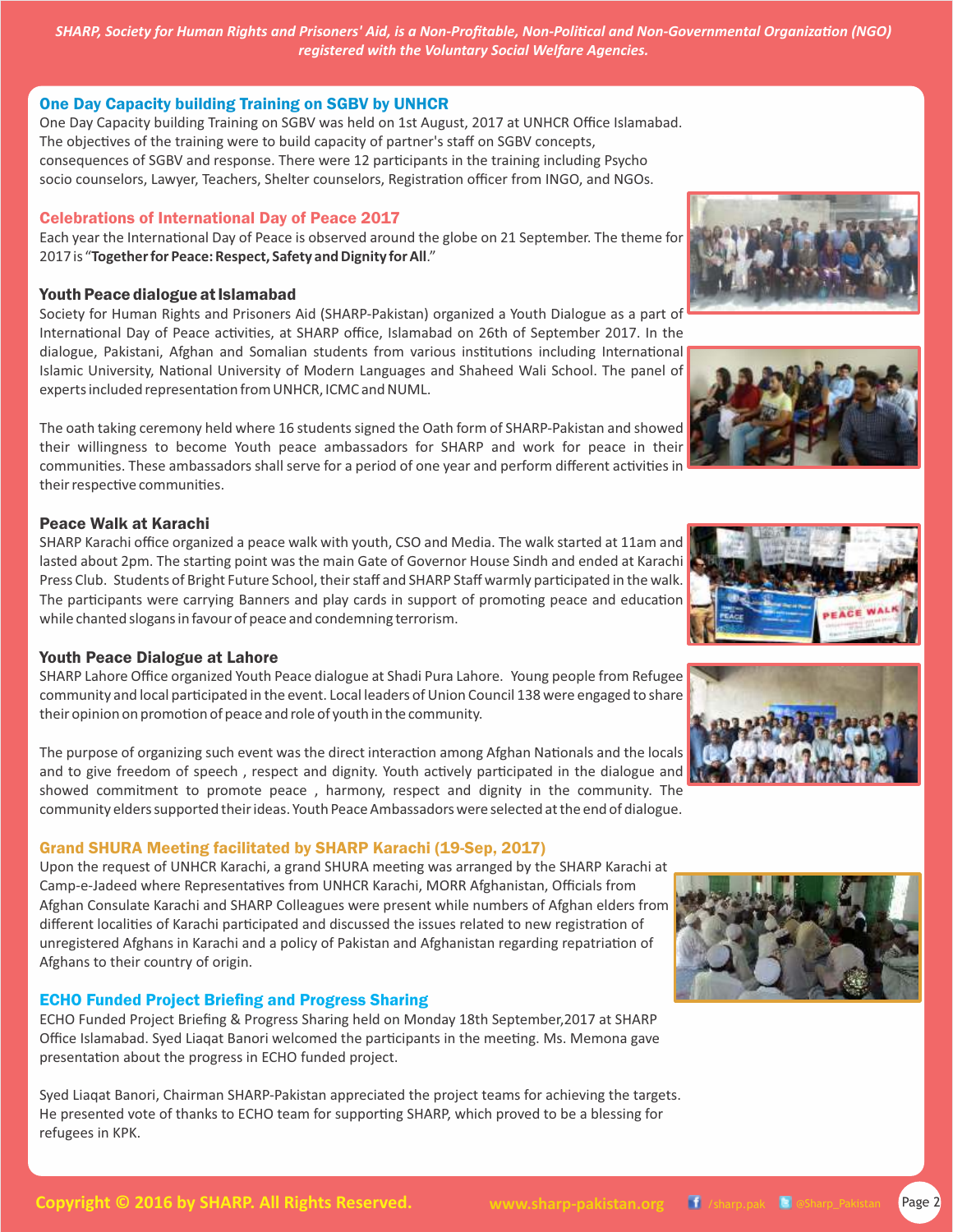#### Rangoona Festival

One-Day RANGOONA FESTIVAL was organized by UNHCR on 17th August 2017 at Pakistan National Council of the Arts (PNCA), Islamabad. The objective of this event was to bring together people from different backgrounds to showcase some of the artistic talents and skills that exist within Afghan refugee and Pakistani host communities across the country. SHARP-Pakistan team with youth from refugee community actively participated in the festival. A large number of Representatives from international community, NGO's and Media participated in the event.

#### Capacity building Training of Lawyers at Bunir

One day Capacity building training of lawyers was organized by SHARP and ICMC collectively at Summer INN hotel Sawaray Bunir on 20th July, 2017. About 27 lawyers participated in this training, the feedback for the training was very positive and encouraging for the SHARP and the ICMC for the future activities.

#### Hepatitis Awareness Campaign at RV Kot Chandna

On 28th July 2017, ALAC-III team launched Hepatitis awareness campaign in collaboration with Health Department, Government of Punjab at RV, Kot Chandna. The main activities of the campaign included initiating awareness drives to educate Afghans families about Hepatitis and its prevention. The team conducted two separate sessions with Afghan Male and Females. In the first Awareness Session, about 85 Afghan Male participated and shared their reservations with the team. The team also focused Afghan Females and conducted separate awareness session with them. About 150 Afghan Females participated in the Session.

# One Day Training Session on Participatory Assessment

Mr. Ahsan Ali (Lawyer Mianwali), Ms. Najma Abbasi Team Lead ALAC-I, Mr.Irfan Afridi Lawyer ALAC-I, Mr. Shahzad Ali Shah Registration Assistant RSD Islamabad and Ms. Ruby Naz RSD Receptionist Islamabad participated in One Day Training Session on Participatory Assessment on 11th September 2017 at FUI, UNHCR. The training was organized by UNHCR.

# Staff Participation in Training Workshops

Mr. Imran Khan Yousafzai (FM) Mianwali participated in Master ToT-2 Workshop on the topic of Building Understanding and Application of CBP & Outreach in UNHCR Operation in Pakistan on 03-07 July 2017 at Marriot Hotel, Islamabad organized by UNHCR, Islamabad.

# SHARP held orientation session for its newly recruited staff

As SHARP has recently signed a new project to provide support to refugees living in Pakistan, it hired new staff for the implementation of the project. To make the staff familiar with the overall objectives and operations of SHARP, and develop a good understanding of the project  $-$  its objectives, methodology, outcomes, and activities, SHARP organized staff training on 16th August, 2017 at VIP Guest House Peshawar.

Mr. Syed Liaqat Banori – Chairman SHARP congratulated & welcomed all newly recruited staff members of SHARP for SDC Project. He added that SHARP Pakistan is committed to extend its services to the destitute and deprived segments of the society through its dedicated team.

# DPO orders No Adverse Action against Afghans

With the efforts of ALAC team Mr. Sarfaraz Ahmad Virk DPO Sheikhupura issued circular to all SDPOs and SHOs of District Sheikhupura with strict direction to not take any adverse action against registered Afghan Refugees till 31st Dec 2017.

In addition the DPOs of Faisalabad, Toba Tek Singh, Sialkot, Gujranwala, Kasur, Okara and Sahiwal ordered the same.









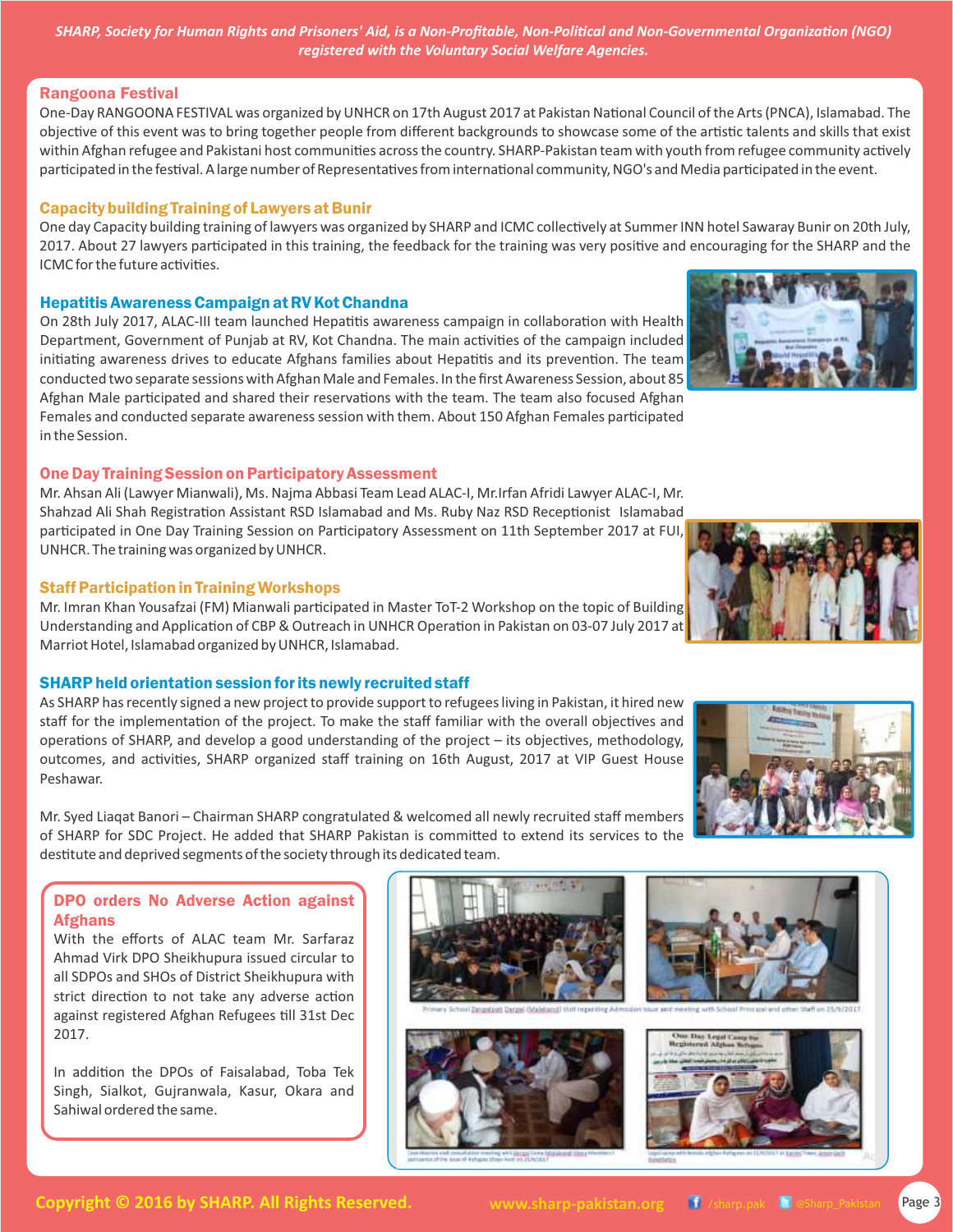#### **One day Public Prosecutors Training on Refugee rights in the light of relevant laws and notifications" Aug-05 at Peshawar**

SHARP conducted a session with Public Prosecutors on Human Rights and International Protection to promote their respect for Afghan Refugees in context of Human Rights and International Protection and to cooperate in promoting and encouraging respect for human rights and fundamental freedoms without distinction as to race, sex, language or religion while contributing to fair and equitable justice.

A session on Solution Strategy for Afghan Refugees was also included in order to provide an opportunity for the Public prosecutors to learn about Government stance and policies relating to Afghan Refugees.

#### **Seminar on Refugee Rights under National & International Laws**

Seminar on Refugee Rights under National & International Laws was arranged by SHARP and ICMC collectively in Aziz Bilal Resturant Sawaray Bunir on 21st Sep, 2017. 40 participants from different walks of life including the Afghan Refugees participated. Speakers from various departments students, law enforcement officials, Lawyers, poets and teachers also participated in this seminar and shared their experiences. The seminar was very interactive and knowledgeable, the participants appreciated SHARP's efforts, and encouraged to organize such interactive activities in the future.

#### **Workshop on Violence against Women at Peshawar**

ALAC Peshawar lawyers participated in two-day workshop (19-20 September, 2017) organized by The Khyber Pakhtunkhwa Provincial Commission on the Status of Women (KPCSW) at PC Hotel Peshawar. The objective of the workshop was to design a KP specific initiative on violence against women through a consultative process by bringing together relevant stakeholders. Experts discussed gaps and provided comprehensive recommendations for addressing issues related to lacunas in law and its implementation, in policing, and in forensics. At the end of this consultation, a major outline was drafted for KPCSW to initiate a pilot.

#### Consultation session for Lawyers in context of International Protection, and Refugee Rights

One-Day Consultation Session for Lawyers on International Protection, Human Rights and Refugee Rights was conducted at Charsada on 26 Sep,2017. A group of lawyers, Representative of Bar Association, Media and Academics participated.

#### **Consultation on Khyber Pakhtunkhwa Human Rights Strategy**

ALAC Peshawar Lawyers participated in one day consultation on "Khyber Pakhtunkhwa Human Rights Strategy" organized by UNDP at PC Hotel Peshawar on Sept 20th.

# **ToT on Community based Protection at Peshawar**

UNHCR organized five days ToT regarding community based protection on provincial level at Pearl Continental Hotel, Peshawar. Colleagues from UNHCR, CDU/CAR and SHARP attended the training. The main objective of this training was to empower the Afghan refugee communities and make them able to identify and solve their issues by themselves. The Theme of this training was to identify and select refugee outreach volunteers from each afghan community/cluster. During the training, strategy for community-based protection was discussed.

#### **PARTICIPATORY ASSESMENT EXERCISE 2017 KPK**

SHARP teams along with officials from UNHCR and CDU/CAR, remained involved in PA exercise from 12-18 Sept, 2017. The venues selected for this year's exercise were Attock, Rawalpindi, Tajabad, Danishabad, Haji camp Peshawar and RV Kheshki Nowshera. The objectives of this exercise were to gather information on the specific protection risks faced by refugees, the underlying causes, as well as help to understand their capacities and proposed solutions, to analyze information on community capabilities including existing and future resources that contributes to self-reliance and to incorporate the community's input into the implementation phases of UNHCR's CBP and Outreach Strategy 2017-2019.

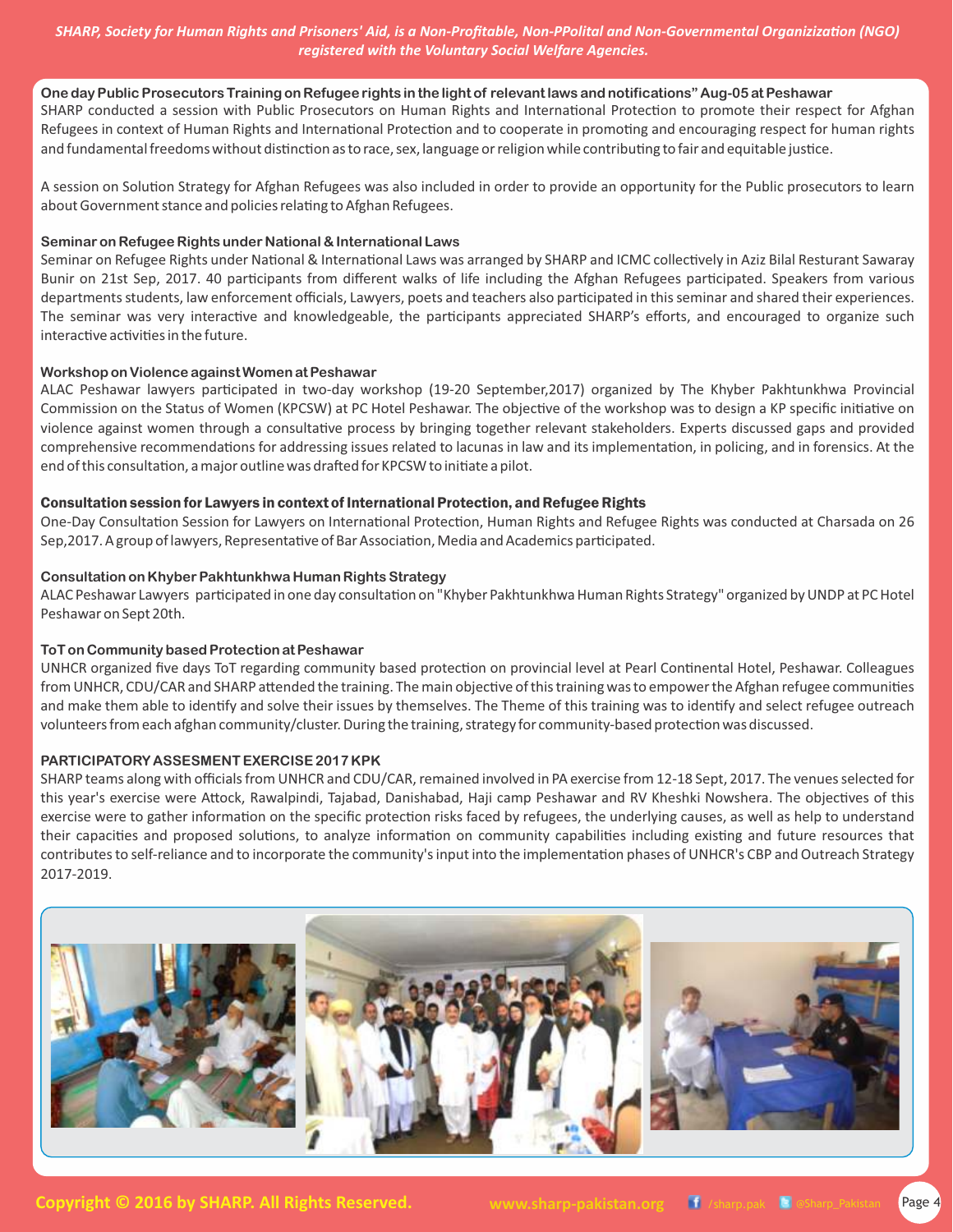#### One day Capacity building training of police officials at Mardan

One day Capacity building training of police officials was held on 18th July, 2017 at Police Training school Toru, Mardan. A total of 20 male police officers parcipated in the training at Mardan. The main sessions were conducted on human rights, international laws, international protection, and role of UNHCR and SHARP in conducting activities to ensure protection to person of concern.

# One day Capacity Building training of Police officials held at Peshawar

One day capacity building training of police officials was held on 18th July at Police School of Investigation Hayatabad, Peshawar. Total 26 male and 01 female police officers participated in the training at Peshawar. The main sessions were conducted on human rights, international laws, international protection, and role of UNHCR and SHARP in conducting activities to ensure protection to person of concern.

# One day Capacity Building training of Public Prosecutors held at Abbotabad

One day Capacity Building training of public prosecutors was held on 22nd July, 2017 at Abbotabad. Total 28 prosecutors participated in this training. The main sessions were conducted on human rights, international laws, international protection, and role of UNHCR and SHARP in conducting activities to ensure protection to person of concern.







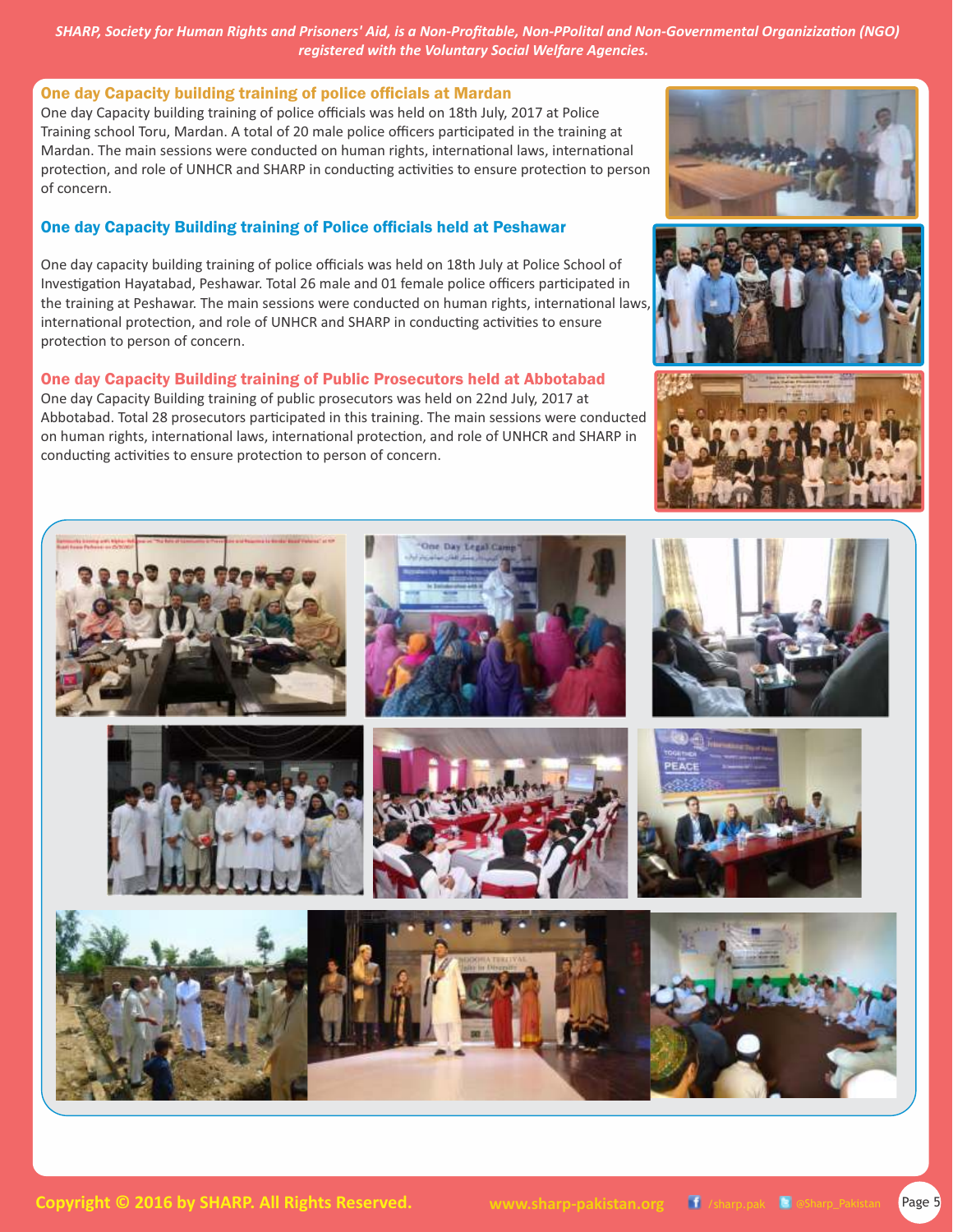#### Success Stories

#### **Protection provided to a widow Afghan lady**

In the month of July an Afghan Widow namely Ms. Gita, resident of Afghan Camp, Super Highway, Karachi, approached SHARP Office seeking protection. According to her statement, her husband Haji Nadir s/o Haji Rahmat died about 8 months ago in Karachi by natural death. After the death of her husband, the inlaws were forcing her for second marriage with person already married, only to grab the property left by her late husband.

She had serious threats from the relatives of her late husband and she was taking refuge in her sister's house. The matter was taken up by the SHARP Karachi office with the SHO of Gulshan-e-Maymar and the accused party was apprehended by the police while the protection was provided to Ms. Gita and she along with her children managed to leave Karachi in protection of police for Afghanistan to see her parents.

#### **Money Returned through Jirga**

Bashirulhaq S/o Aminulhaq R/O Afghanistan presently living in Minora Shabqadar. He deals in snacks and chips, manufactures it on very small scale in a plot adjacent to his house, and then delivers it to market for sale. He has contacts with shopkeepers in Shabqadar and delivers the snacks on a motorbike. This business is the only source of income to feed his family.

A week earlier he contacted the SHARP ECHO team on helpline and reported that he had business with one namely Shahid. The refugee further reported/ complained that he has given him chips amounting to 100,000 rupees. He further stated that he has delivered this product to Shahid more than a year ago and Shahid has not paid him the money yet. He said that Shahid is not willing to pay the money and it is a great loss to him and his family as he is doing the business on a very small scale and cannot bear the loss.

On receiving this information, the SHARP ECHO team visited the refugee and recorded his case. The team took the refugee to the house of shahid in shabqadar and met the person.

A jirga was convened with the person namely, shahid and the matter was discussed with him. He was sufficiently informed about the consequences of non-payment that if he does not pay the money, which he admitted in presence of SHARP Team, then he will face a civil suit for payment of outstanding money. He was also told that if the court passes a decree against him in the case, he can be put behind the bars for six months and in execution of the decree, even his property can be attached and sold for payment of the debt by the court.

On hearing this he agreed to pay the entire money in installments as he said that during his business he had incurred loss and further said that now he is not in a position to pay the money in lump sum. He agreed in the presence of two respectable of the community to pay the entire money and as a token of his promise paid 4000 rupees to the refugee on the spot. The refugee also was satisfied with payment through installments. Shahid will pay 10,000 rupees to the refugee on the 9th of every month as agreed.

This way the issue was resolved and the refugee thanked the SHARP ECHO team.

#### **Case study of Dawa gul Resident of Afghanistan**



Dawa jan is an Afghan refugee who is a resident of Peshawar as temporary abode. Dawa jan is a poor person and a laborer. Recently The SHARP ECHO visited PCM office for assisting some of the beneficiaries. During meeting with officials the team came across the case of dawa jan. Dawa jan has a daughter by name of Touhida who is written as a boy in the PCM record. The PCM office refused to provide relief to the refugee.

Changing the gender of a person creates great problems for people especially refugees. For example if a refugee is repatriating, it will be impossible for him to repatriate a female instead of a male.

The sharp team recorded the case of dawa jan and provided him assistance. The meeting was conducted in this regard and the officials agreed to change the gender of the child in PCM record only if dawa jan brings school leaving certificate of the child Touhida.

Dawa jan promised to bring school leaving certificate and follow up will be done by the Team. If the case is not resolved positively then legal action can be taken against PCM for correction of the gender.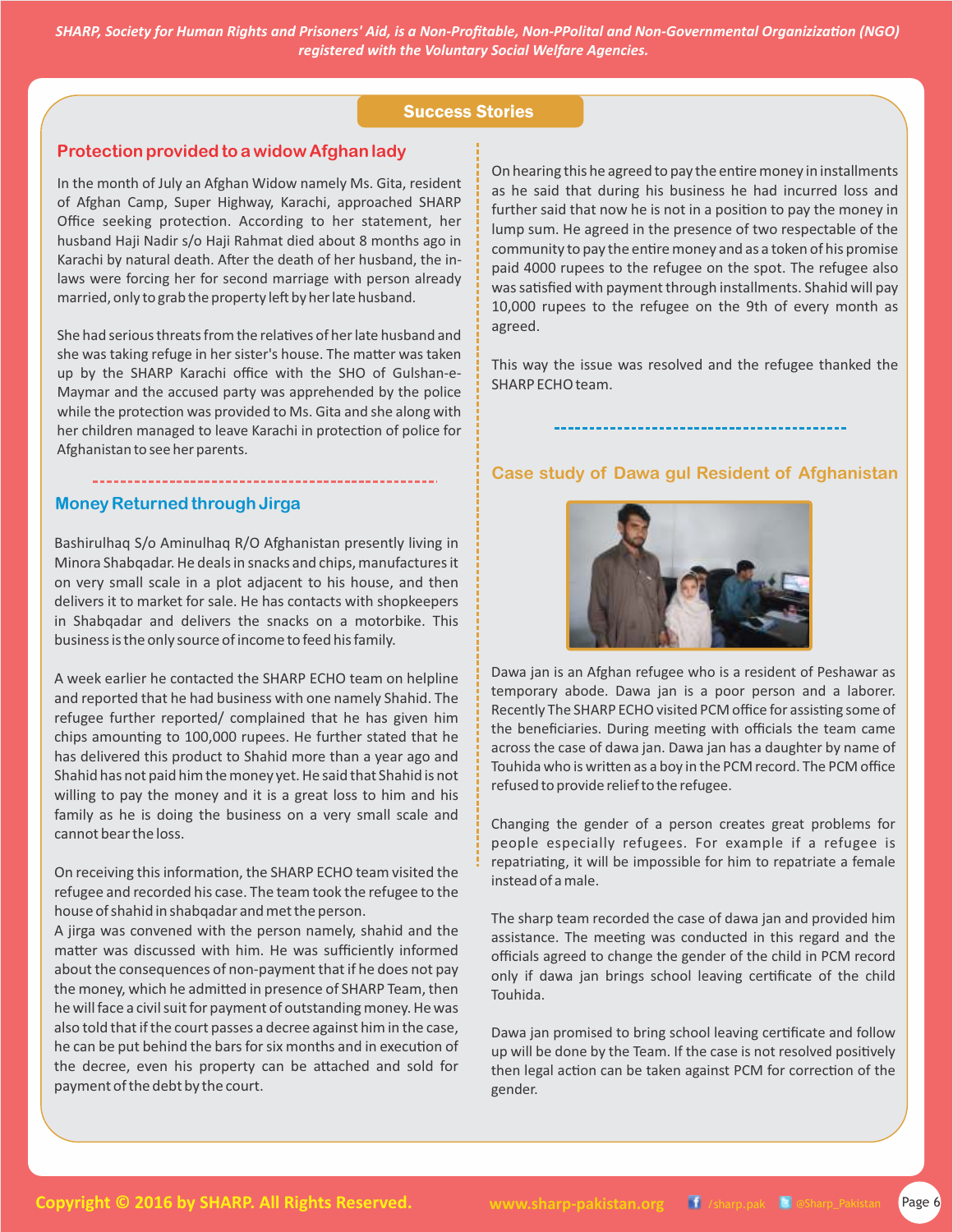#### Success Stories

#### **Girls Education-Road to Prosperity**

Education is the basic human right. However, when you want to enjoy this right you face hurdles and get disappointed.

Sara is an afghan refugee and a brilliant student who got 850 marks in her Matric/SSC exam. She dreamt to become a doctor in future. Sara's father was missing since fifteen years, almost one year after her birth. She had never felt a father's love and affection. Being a single child of her parent's, Sadia bibi her mother tried her best to provide all the facilities to her daughter. Her mother used to work in neighbor houses on daily basis to provide all kind of comforts to her daughter.



When Sara passed her matric exam with good marks, she was very happy and she thought that her daughter's dream of becoming doctor will be become true which will bring good name to her family in their community.

When the date for admission to Timergara's girl college for pre-medical were announced, she went with her mother to the college and requested for admission form but she was shocked when she was told that she cannot get admission in college because she is not a Pakistani citizen and that there was only one seat for afghan refugee which had already been filled by another refugee girl.

Sara was very disappointed, lost her hopes of becoming a doctor, her mother was also very sad and disappointed because she was a poor women and she could not afford fees for private educational institutes.

When SHARP Team at Lower Dir went to organize legal camp in the mid of August 2017,Sara met with female councilor of SHARP Dir lower team and told story and request them to arrange her admission in 1st year pre-medical in any other free education institution if possible.

SHARP Dir lower team referred the case to Mr. Hanif (Focal

person Child protection Dir lower and after few days Sara heard a good news that she has got admission at Jamal education Academy and that she will get education all at free.

Sara and her mother were very thankful to SHARP for taking interest in her admission. She and her mother came to SHARP Dir lower office Chakdara personally to say thanks. A hopeless Refugee Girl started dreaming big to become an agent of change.

#### **Dispute between PoC and Police officials resolved**

ALAC Peshawar team successfully resolved a issue of Afghan refugee who are residing in RV Hajizai and his house was demolished by PS Daudzai. Case was reported by the social animator of RV. Local jirga of community, DA office, UNHCR and SHARP was arranged and matter was sorted out amicably.

SHARP team met with the DSP Daudzai Circle Mr. Gran Ullah Khan regarding the issue of demolishing/eviction of refugee House at RV Haji Zai charsada. During the meeting SHO Sardar Ali, ASI Riaz Khan, SI Abdur Rahman khan, community elders, DA Office representative and CAR representative (social animator) were also present.

The issue was between an Afghan refugee namely Rahimullah s/o Muhammad Gul (PoR card# GR11065920211) and Police official of Mamo Khatki, check post in vicinity of PS Daudzai, on the eviction and demolishing of the refugee house which was amicably solved by the Jirga, through interventions of Alac-team.